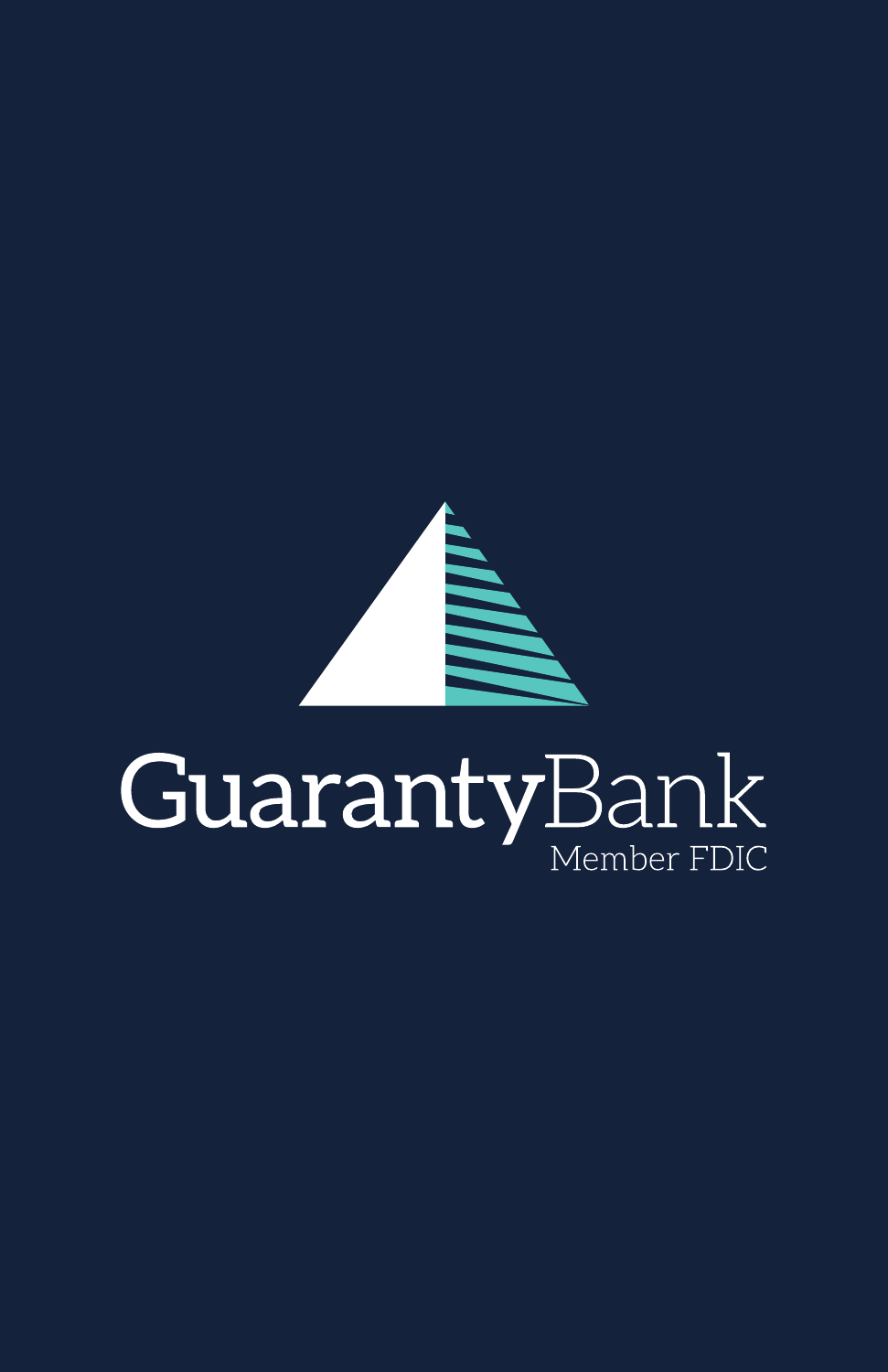

# **Our Story**

Locally owned and operated since 1943, Guaranty Bank delivers exceptional services and products to Mississippi and Tennessee. Providing personalized, quality customer service and the best-in -banking products has been our goal from the beginning.

With humble beginnings, we have grown from offering only basic banking services and products to serving customers with a complete line of products and expertise only expected at much larger institutions. We are proud to be your local, big-time bank!

As a responsible leader in economic development, we strive to be an instrumental member of our local communities through our actions and the involvement of our employees. We have always been driven to do our part to help our communities, and our community members, excel.

#### **Our Growth & Commitment**

Over the last few years, Guaranty Bank has shown exceptional growth financially and physically. Our loan and deposit volumes have grown 8% to 10% consistently over the last five years, increasing our assets to more than a billion dollars. In addition to the growth of our existing markets, we have recently expanded into Calhoun County, Ridgeland, and Starkville, MS.

With the immediate growth in our new markets, we decided it was time to invest and put our stakes in the ground. We are currently building a state-of-the-art bank designed with a focus on customer experience in our new markets. We feel as though we are setting the standard for modern banking in Mississippi and Tennessee as we aggressively implement up-to-the-minute banking technology in these new buildouts.

Guaranty Bank is positioned as a leader because our banking style is rooted in family and tradition and coupled with a cosmopolitan vision for the future of banking. In all that we do, we passionately strive to create lasting relationships through banking.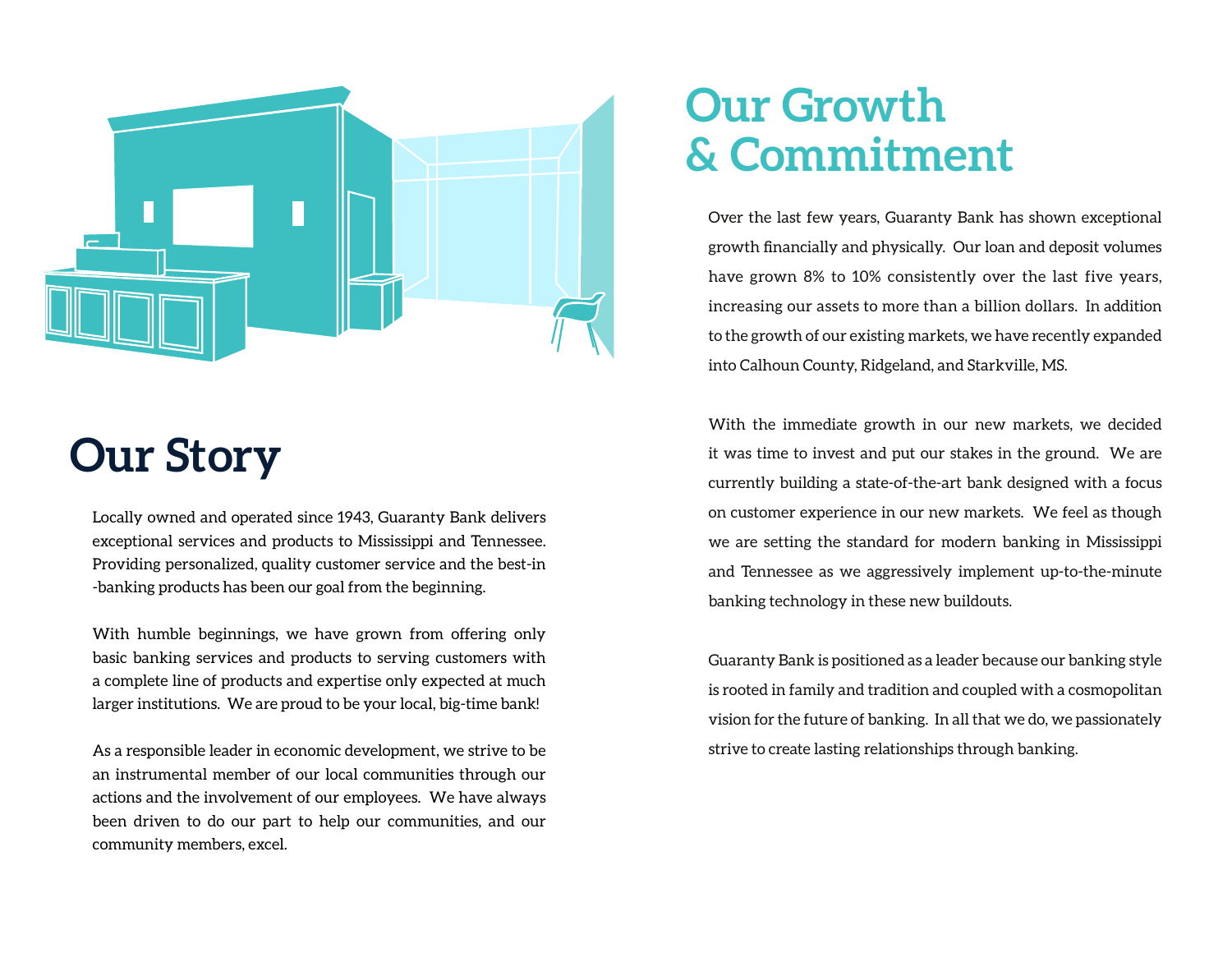## **23 Convenient Locations, 17 Markets**

Guaranty Bank's mission is to set the standard for excellence in financial products and their delivery, to strengthen the communities we serve, and to help improve the quality of life in those areas while realizing the greatest benefit for our shareholders, employees, and customers.



• Memphis, TN (3)

## **Leadership**

#### *Integrity. Honesty. Commitment. Equality.*

Our core values drive the leadership of Guaranty Bank. These values lead us to:

- Always act with integrity, honesty, and maintain strict confidentiality
- Always do what we say, hold one another accountable, and work as a team
- Always commit to community development
- Always express gratitude and commitment with a positive attitude
- Always strive for strong communication
- Always be resourceful in finding unique solutions that exceed expectations

Our expert bankers are progressive and forward-thinking. With professionalism, we help members of our community become more prosperous.

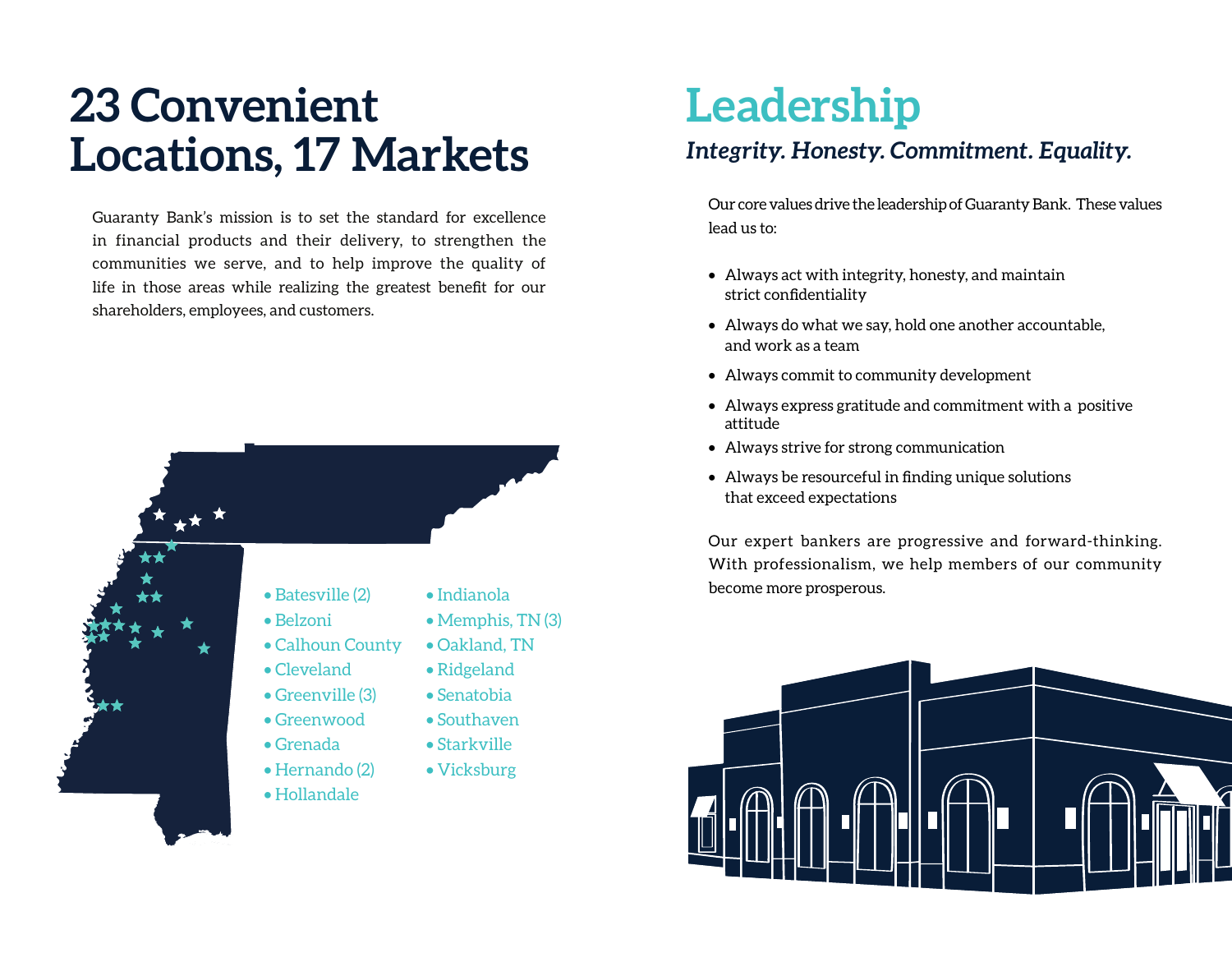#### **Reasons to Celebrate!**

In our effort to provide the best place to work, we strive to create a positive and encouraging environment. At Guaranty Bank, we hold the bar high by exceeding the expectations of our customers every day by "happily going the extra mile" – so much so, that this is a common phrase around the bank. Celebrating our employees, who work so hard to provide this, is important to us; so important, we close our lobby doors early twice a year to reward and celebrate successes. We often hear our employees say they feel as though we are "one big family". That is what we love to hear!

In recent years we were named "Best Place to Work" by both the Mississippi Business Journal and the Commercial Appeal. We are proud to be recognized by Bauer Financial as a 5-Start bank for 18 consecutive quarters. This superior rating reflects Guaranty Bank's strong capital, adequate liquidity, high asset quality, and good earnings.

In 2013, our Community Development department implemented a financial literacy initiative. It is geared to individuals and high school students who are interested in becoming more prudent in their financial situation. We are the lead bank partnering with Mississippi Community Financial Access Coalition, MCFAC, and several other community banks. In 2016, we added an entrepreneur class for small businesses. This has given us the opportunity to be a part of many business success stories and build hundreds of relationships.

We are also proud to be one of the many community banks who were instrumental in helping small businesses in our communities obtain the Paycheck Protection Program (PPP) loan. Guaranty Bank processed 2,846 PPP applications totaling \$202,370,190.



# **Guaranty Bank Looking Forward**

As we plan for the future of Guaranty Bank, identifying our brand is important to us. We want our brand, which includes everything from our logo, our state-of-the-art branch design, and each quality employee, to represent our established values. In whatever manner we interact with our customers, we want it to be a memorable and engaging experience that builds and deepens relationships, so that they become our biggest advocates.